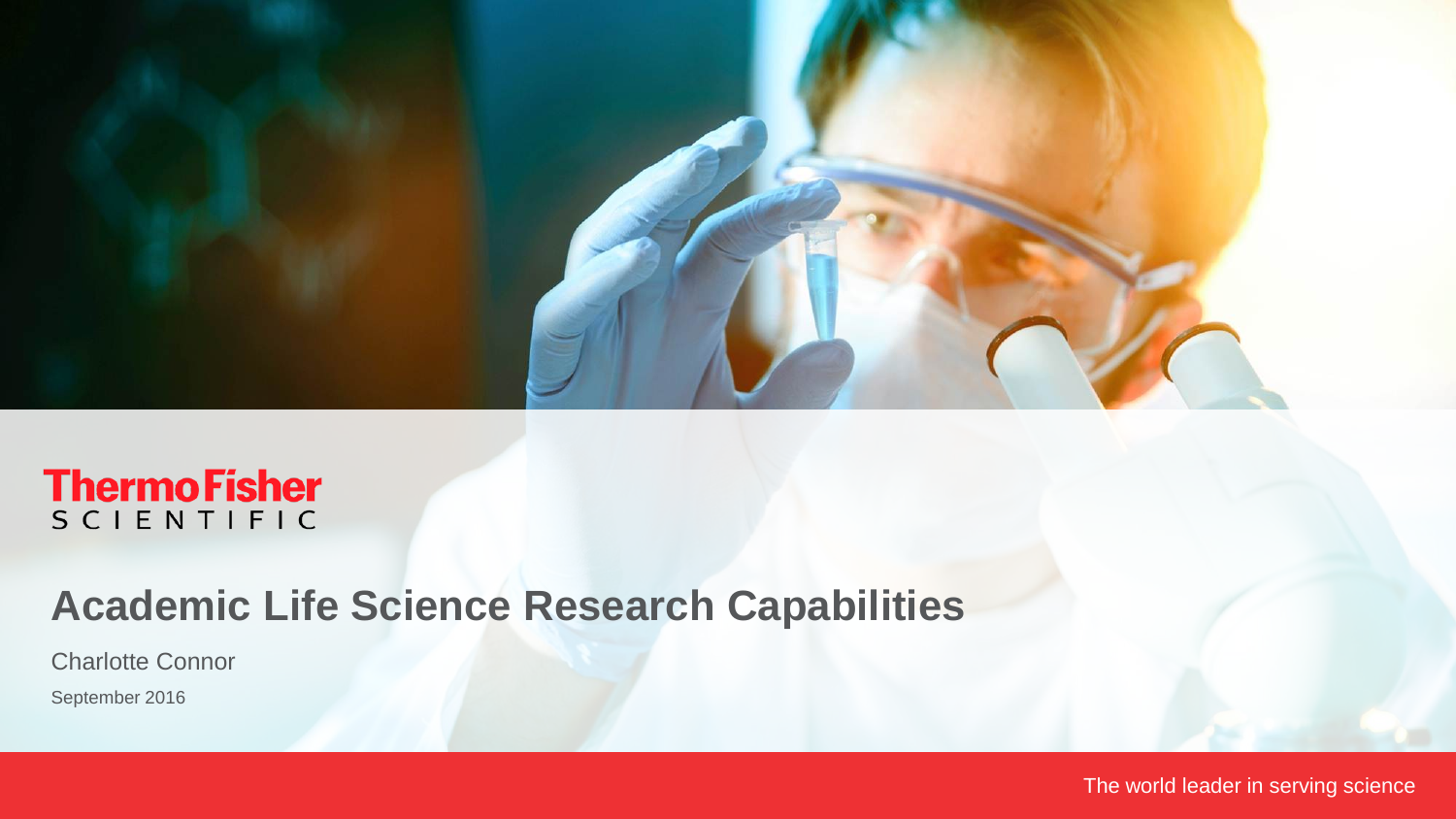## The World Leader In Serving Science

- **\$17 billion** in revenues
- **\$700 million** spend on R&D
- **50,000** employees
- **50** countries
- **5** premier brands







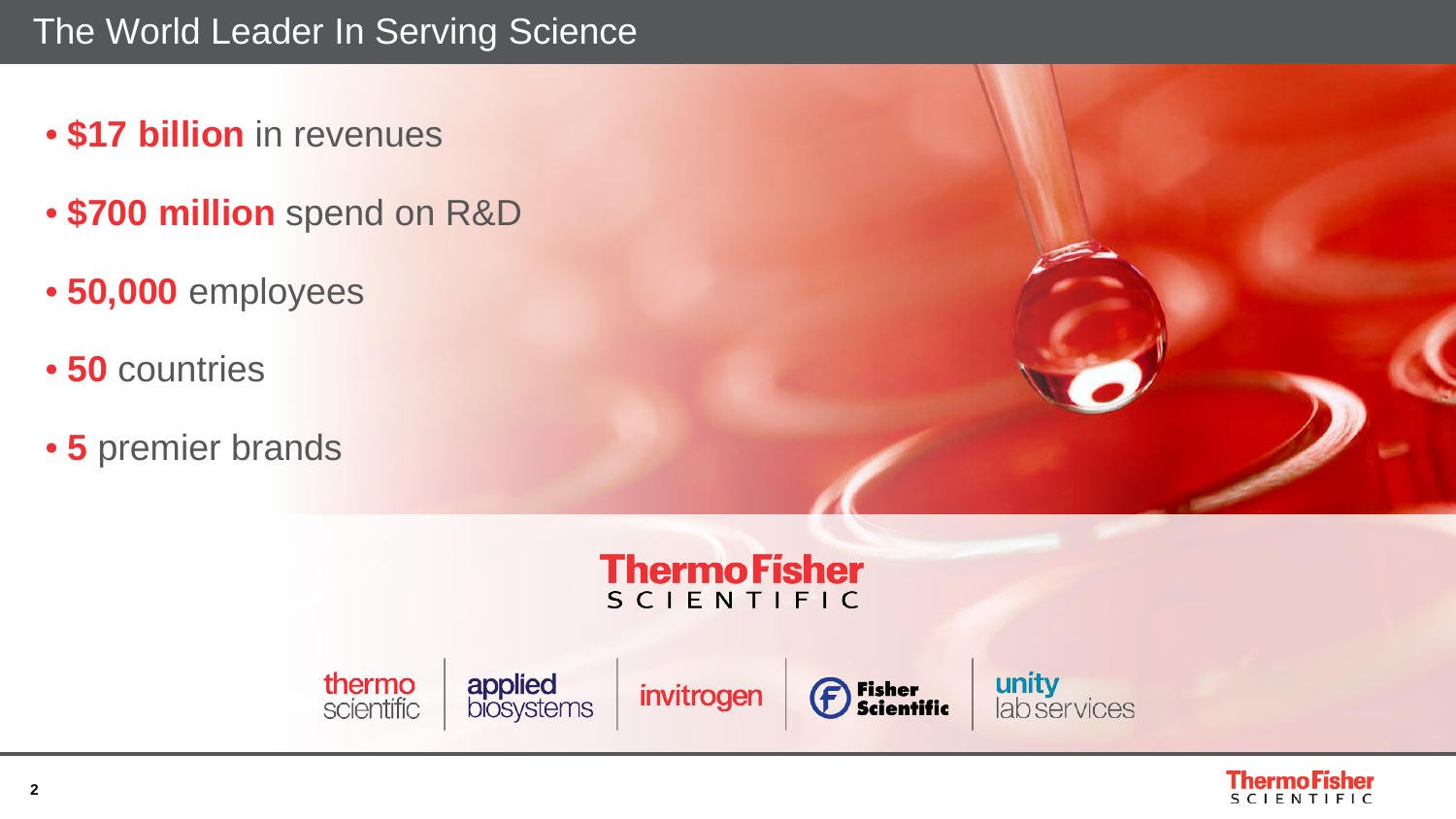## Our Business Segments



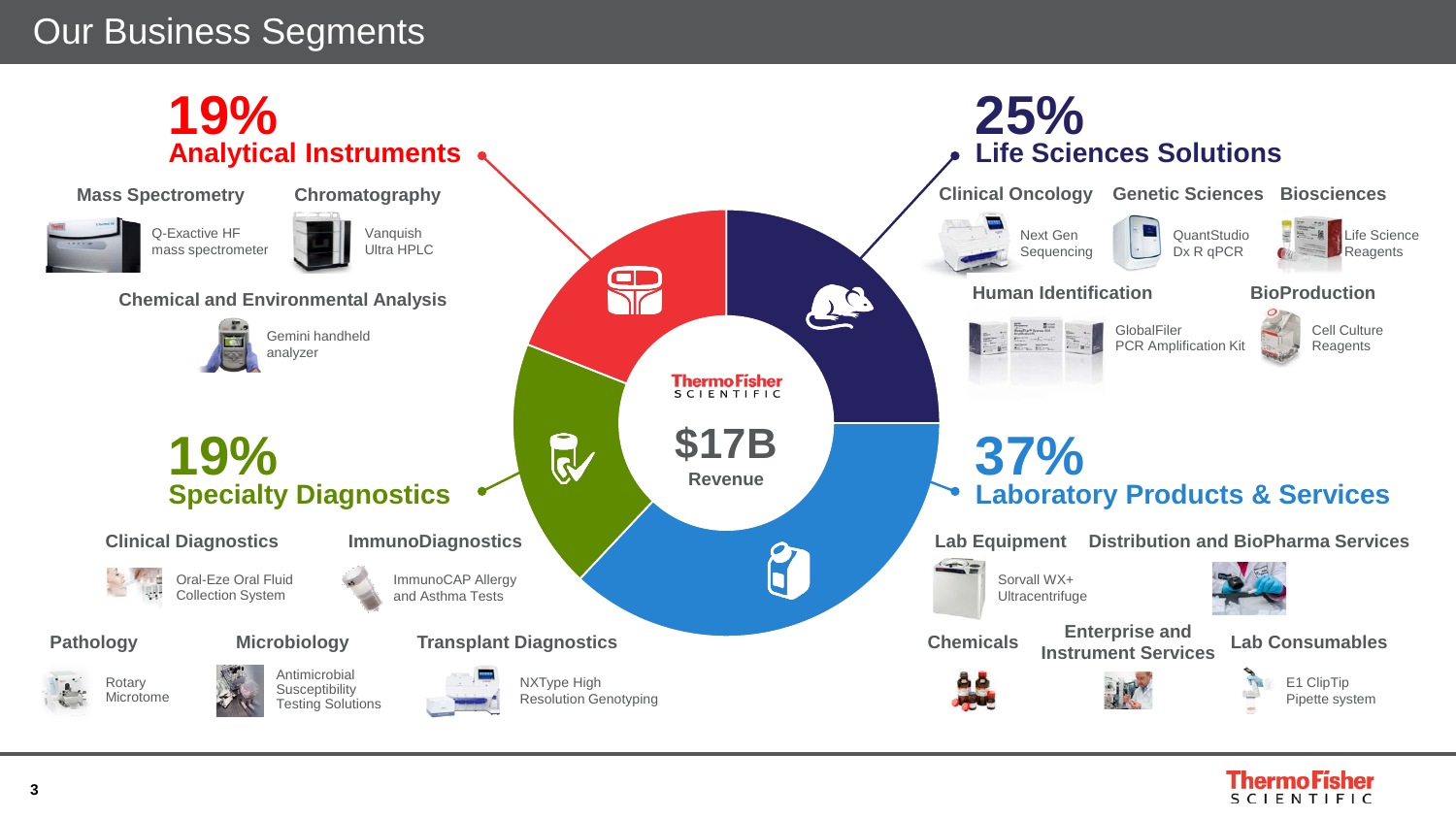## A Mission We Are Proud Of



We enable our customers to make the world **healthier**, **cleaner**, and **safer**

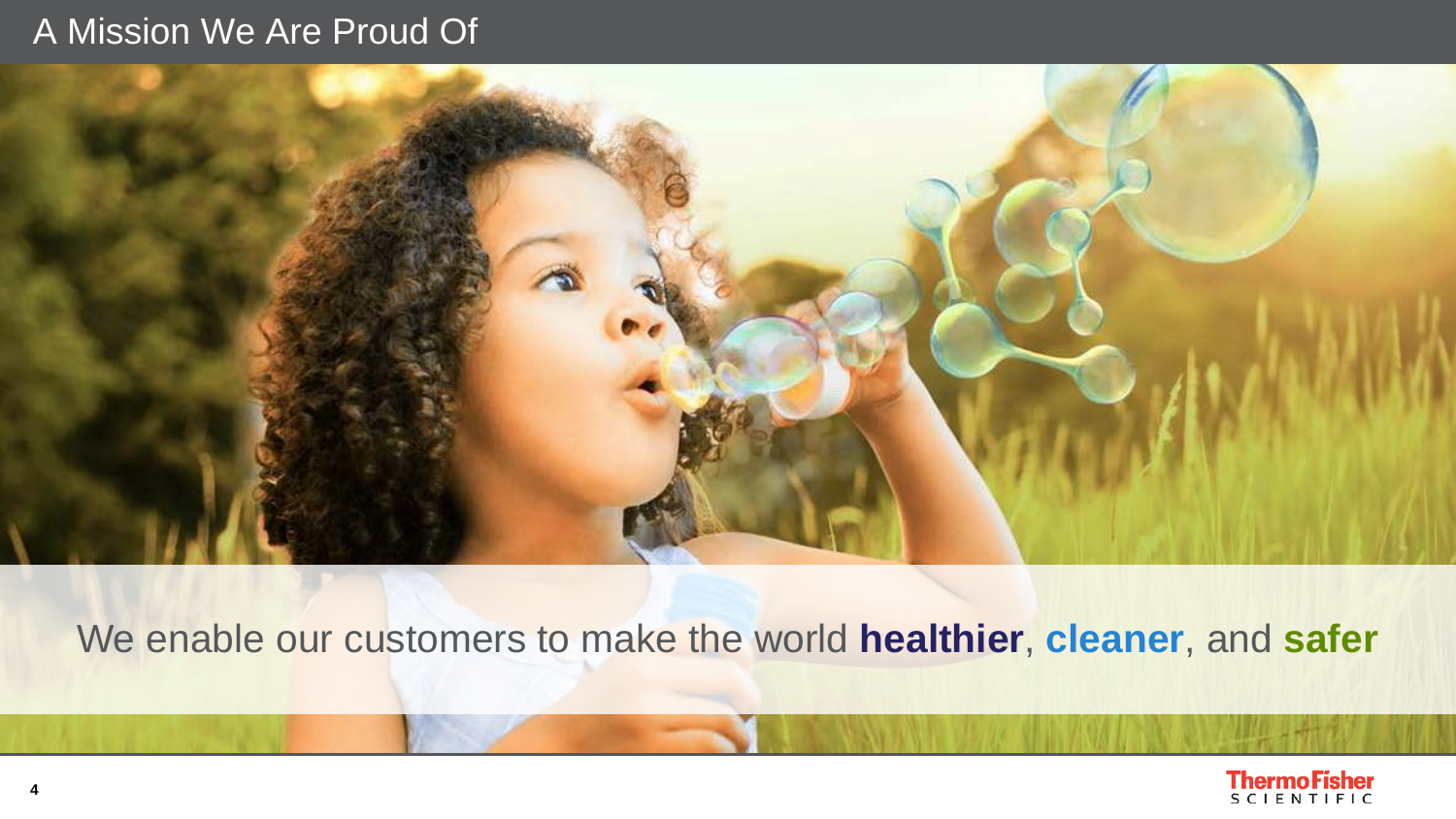## **Our Customers, Our Focus**

We help accelerate innovation and enhance productivity for our customers.



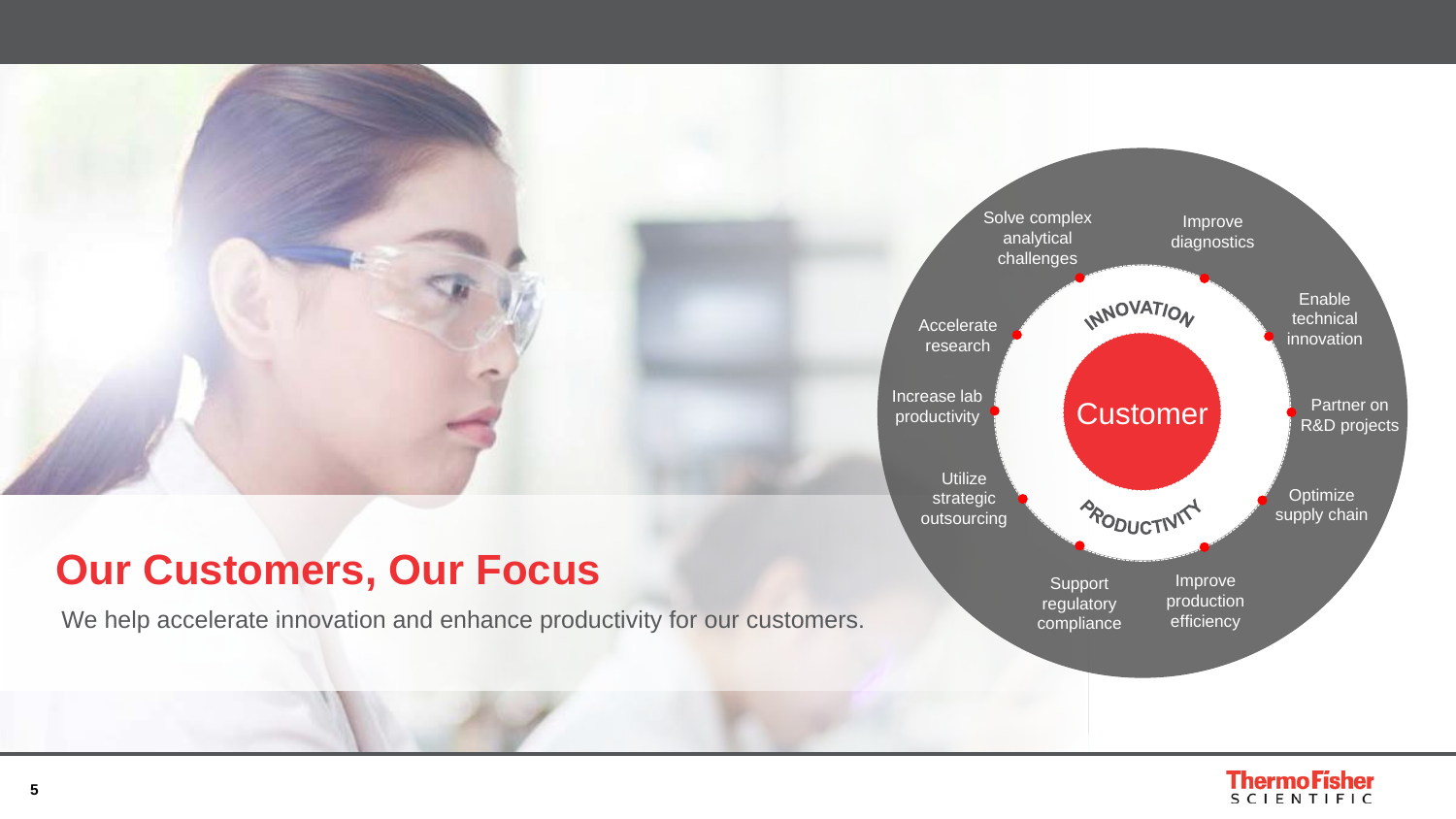## Academic Life Science Research: What We Are Seeing

- Increased emphasis on novel applications and fields of research
- Funding pressures
- Emerging economies fueling investments in life science research
- Technological advances enabling scientific collaboration on a global scale
- Increasingly complex regulatory environment for research
- Evolving IT operating models: supporting mobility, agility, big data analytics, software development capabilities, and innovative apps

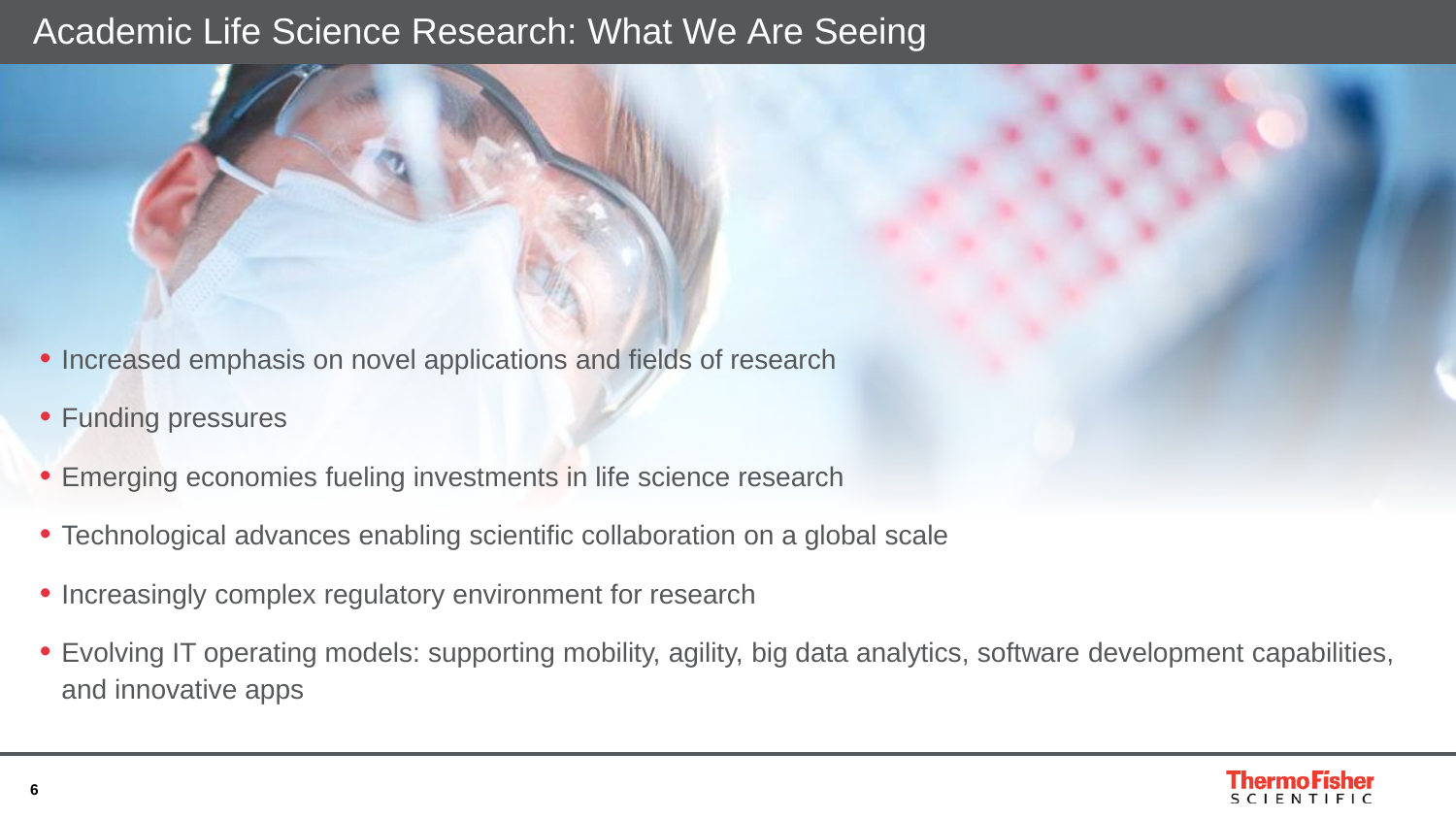## Our Academic Life Science Research Capabilities



### Accelerate Research and Discovery **Accelerations Optimize Laboratory Operations**

- World-class detection, sensitivity, specificity, and sample throughput
- Consistency and reproducibility of results
- Leading biomarker capabilities
- Lab automation and software solutions
- Access to the largest global clinical supplies and biorepository networks
- Global technology training centers
- Scientific collaboration



- Support early phase through technology transfer
- On-site resources for asset and inventory management and support
- Robust eBusiness platforms
- State-of-the-art IT tools to manage multi-platform inventory systems
- Supply assurance through global manufacturing and distribution network
- Efficient organization of space/assets/supplies

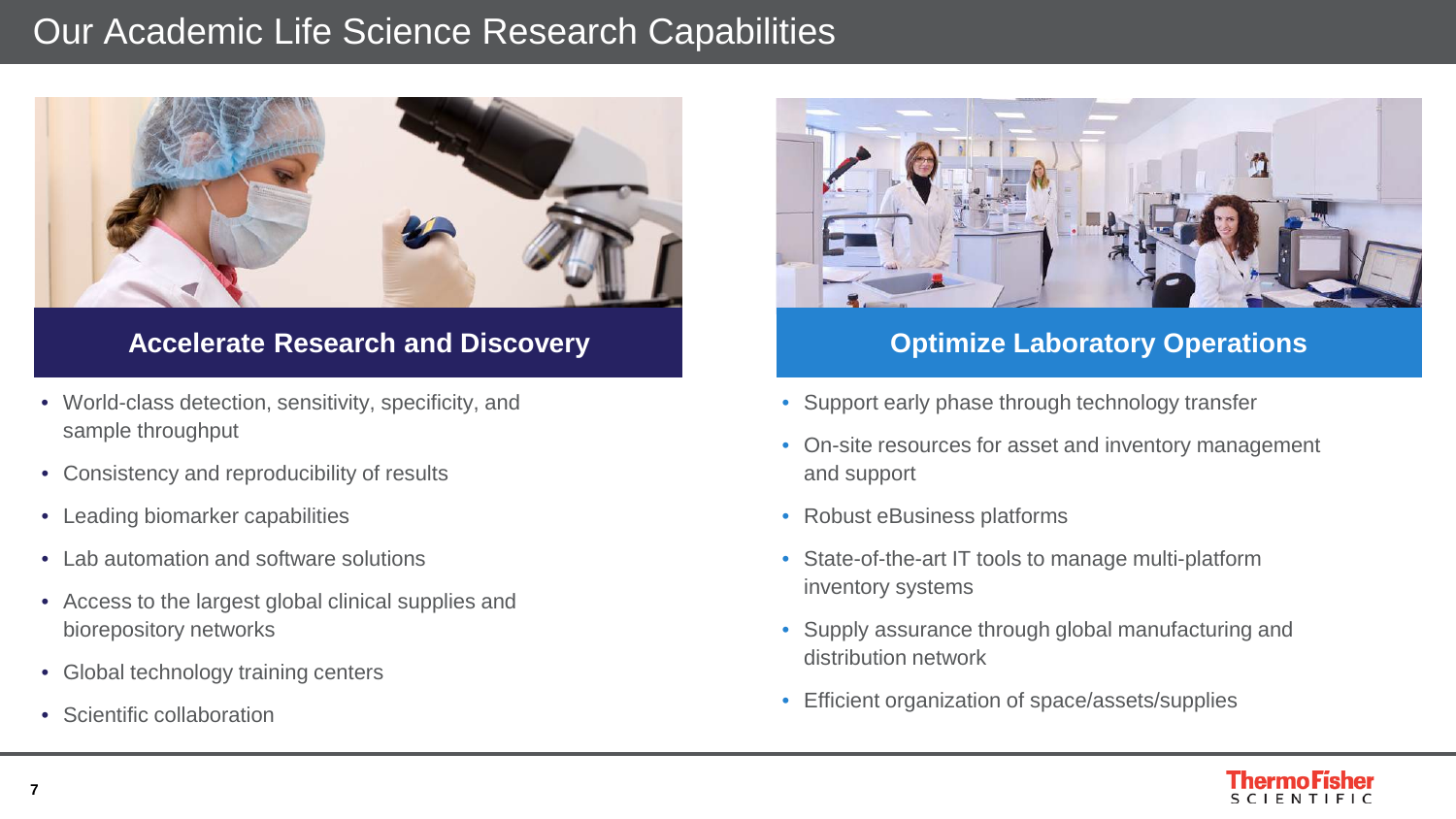## Business Excellence to Support Your Operational Requirements



- Supply assurance through a global manufacturing and distribution network
- Asset management services and systems
- Product rationalization and standardization support
- On-site resources for supply management and support services
- Mobile app for multi-platform inventory system management



### **Optimize Supply Management Automate Procure-to-Pay Processes Support Cost Savings Initiatives**

- Robust eBusiness support
	- Electronic order options which include custom catalogs and full integration with most major ERPs
	- Electronic payment options
- Procurement services
- On-site procurement support
- Streamlined remote purchasing with order control and tracking
- Site-based utilization and compliance tracking



- Support for regulatory compliance
- Industry-leading portfolio of over 1 million products to support vendor consolidation efforts
- Reduce manual processes
- Optimize use of existing lab and resources
- Volume and other incentives to drive alignment and impact
- Low-cost alternative program
- Financial and leasing services